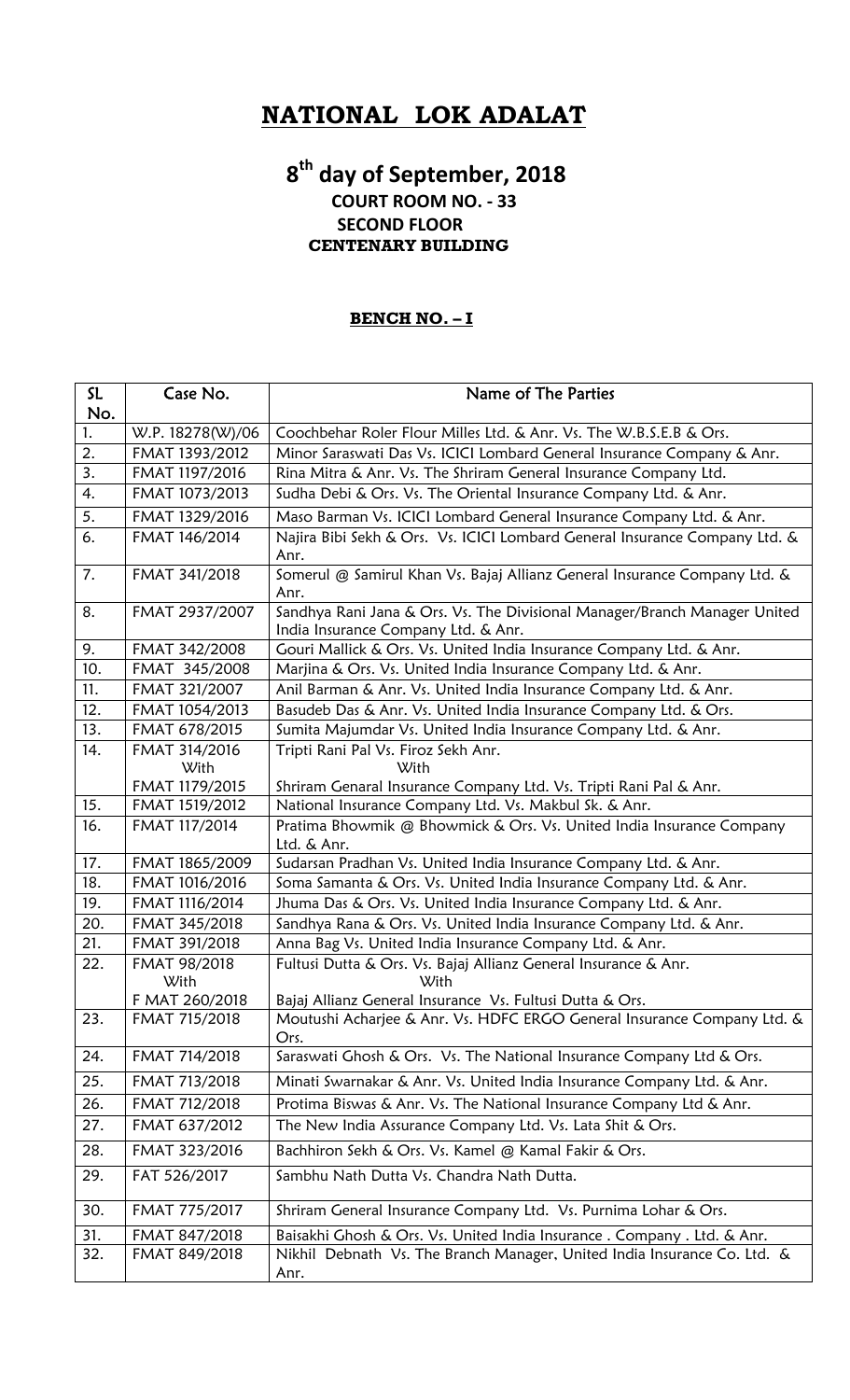| 33. | FMAT 848/2018                 | Sanjura Khatun Bibi & Ors. Vs. HDFC ERGO General Insurance Company Ltd.<br>& Anr. |
|-----|-------------------------------|-----------------------------------------------------------------------------------|
| 34. | FMAT 855/2018                 | Smt. Mallika Karmakar & Ors. - Vs. The National Insurance Company Ltd. &<br>Anr.  |
| 35. | FMA 4470/2016                 | Suman Halder Vs. The United India Insurance Co Ltd. & Anr.                        |
| 36. | FMA 2890/2016                 | Bajaj Allianz General Insurance Co. Ltd. Vs. Archana Biswas & Ors.                |
| 37. | GA 2498/2002<br>APOT 425/2002 | Hare Krishna Fodder Mills Pvt. Ltd. & Anr. Vs. State of West Bengal & Ors.        |
| 38. | GA 2098/2010<br>APOT 133/2010 | W.B.S.E.D Company Ltd. Vs. Jadavpur Tea Company Ltd.& Ors.                        |